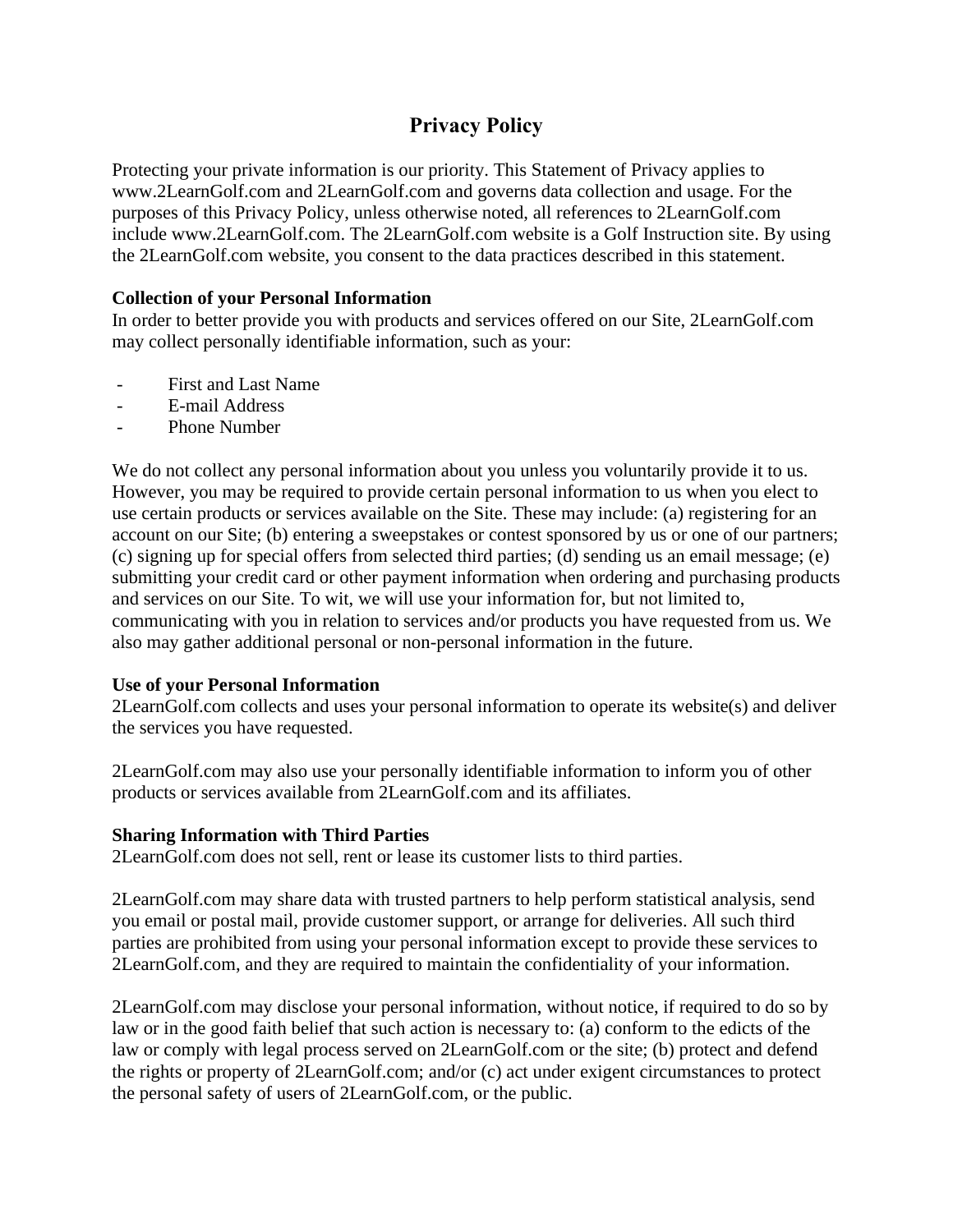## **Automatically Collected Information**

Information about your computer hardware and software may be automatically collected by 2LearnGolf.com. This information can include: your IP address, browser type, domain names, access times and referring website addresses. This information is used for the operation of the service, to maintain quality of the service, and to provide general statistics regarding use of the 2LearnGolf.com website.

## **Links**

This website contains links to other sites. Please be aware that we are not responsible for the content or privacy practices of such other sites. We encourage our users to be aware when they leave our site and to read the privacy statements of any other site that collects personally identifiable information.

## **Children Under Thirteen**

2LearnGolf.com collects personally identifiable information from children under the age of thirteen. 2LearnGolf.com collects this information for the following reason(s): Sign up information for junior clinics or golf camps.

We provide information about our personal data practices for children in this document found on our home page and wherever we knowingly collect personal data from children on our Web site. If you are under the age of thirteen, you must ask your parent or guardian for permission to use this website. If you are a parent and you have questions regarding our data collection practices, please contact us using the information provided at the end of this Statement of Privacy.

Any and all information collected is used only to group children in appropriate age and ability level golf clinics or camps. Additionally, contact information such as phone number(s) and or email address(s) may be collected and used to contact a parent or guardian in case of an emergency.

#### **E-mail Communications**

From time to time, 2LearnGolf.com may contact you via email for the purpose of providing announcements, promotional offers, alerts, confirmations, surveys, and/or other general communication. In order to improve our Services, we may receive a notification when you open an email from 2LearnGolf.com or click on a link therein.

If you would like to stop receiving marketing or promotional communications via email from 2LearnGolf.com, you may opt out of such communications by Customers may unsubscribe from emails by "replying STOP" or "clicking on the UNSUBSCRIBE button.

#### **Changes to this Statement**

2LearnGolf.com reserves the right to change this Privacy Policy from time to time. We will notify you about significant changes in the way we treat personal information by placing a prominent notice on the bottom of our home page of our site, and/or by updating any privacy information on this page. Your continued use of the Site and/or Services available through this